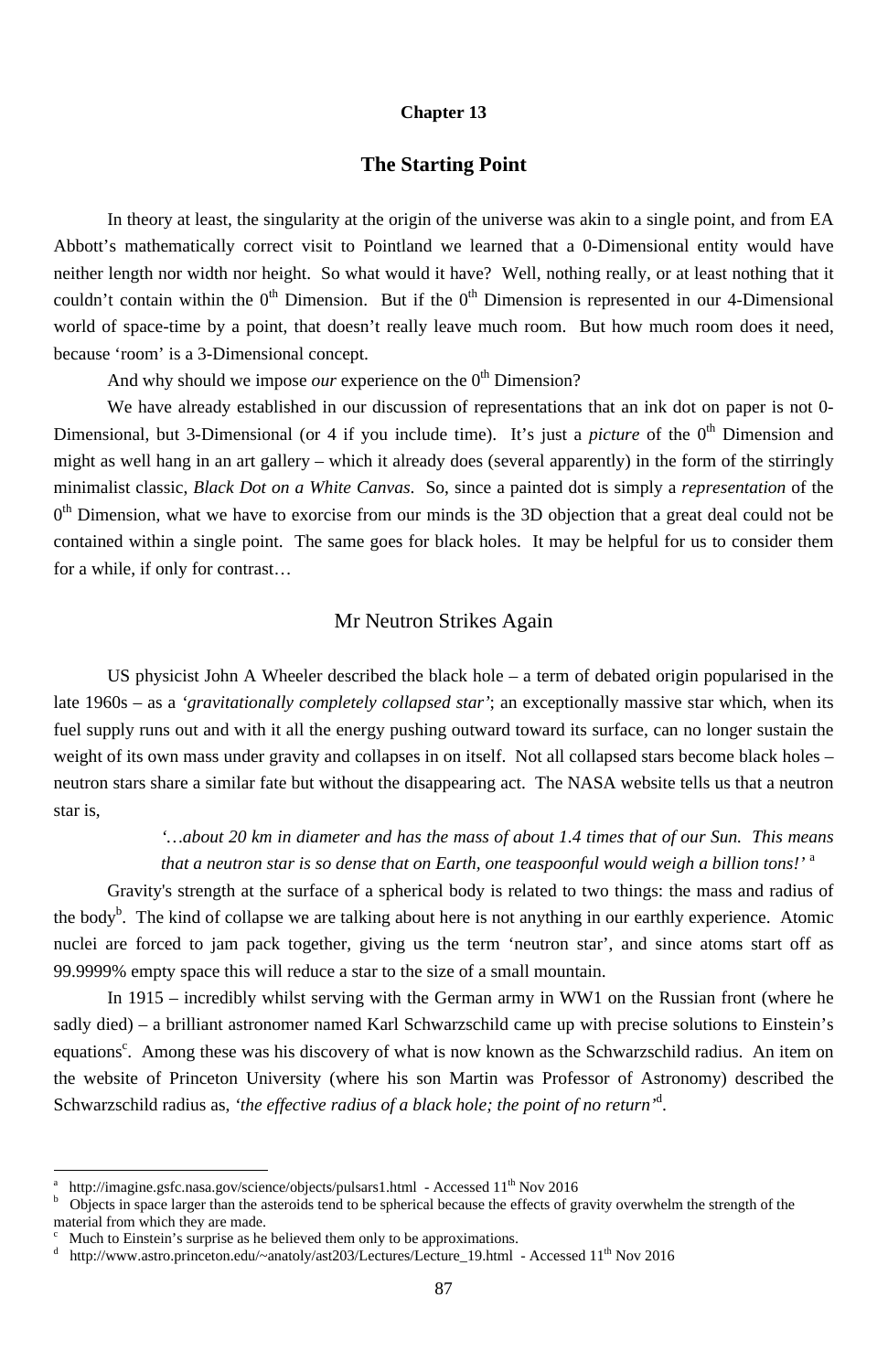As a star collapses, its radius reduces whilst its mass remains the same, consequently the effect of gravity at the body's dwindling surface increases, causing the escape velocity to rise dramatically. A point is reached at a certain radius where the escape velocity exceeds the speed of light and, because nothing can exceed the speed of light, not even light itself can escape. This, the Schwarzschild radius, is commonly known as the 'event horizon' and is the reason the black hole is black (effectively a hole in space-time). It then meanders through space devouring the cosmos. The Schwarzschild radius of the Sun is around 3 kilometres, although for the Earth to become a black hole it would need to collapse to the size of a pea!

Mathematician Marcus du Sautoy tells us in his book, *What We Cannot Know*, that the question of what goes on inside the event horizon of a black hole has an answer, but it can only be known from the inside, because *'if you are outside the event horizon, you are denied access to the answer by the laws of physics.'* <sup>a</sup>

### Two of a Kind

According to Relativity, the centre of a black hole contains a singularity where Einstein's gravitational curvature of space-time dive-bombs into a 4-Dimensional tube. In there pretty much everything goes infinite. This is of course a theoretical product of the maths (and likely to remain so due to the practical difficulties involved in setting up a lab experiment) although many scientists now believe that quantum effects might mean the centre is in fact finite. This would be handy mathematically because infinities tend to mess with their equations. At last… a quantum effect that makes something simpler!

However, the black hole singularity is a very different entity to the Big Bang singularity at the instant of creation. Apart from the difference in scale between the two phenomena, the black hole singularity acts *inwardly* whilst the Big Bang was the opposite. At this juncture you may (or may not) be wondering… *'if the Big Bang was so big, why didn't it collapse into a black hole of its own making?'* According to Einstein's equations, the Schwarzschild limit does not apply when matter is expanding rapidly. Instead our universe cooled down into a set of universal laws which, in a cosmic 'night of the long knives', oversaw the suppression of any future rival super-massive accumulations of matter by consigning them to black hole

prisons and throwing away the key.

-

## The Pinhead and the Pea

If the Big Bang could be said to have had an 'event horizon' it would also have been the 'physical reality horizon' because nothing outside it existed, which would suggest that, when fully expanded into the actual size of the universe today, this 'physical reality horizon' is still out there somewhere, corresponding



<sup>88</sup>

a Marcus du Sautoy, *What We Cannot Know*, 4<sup>th</sup> Estate 2017, P283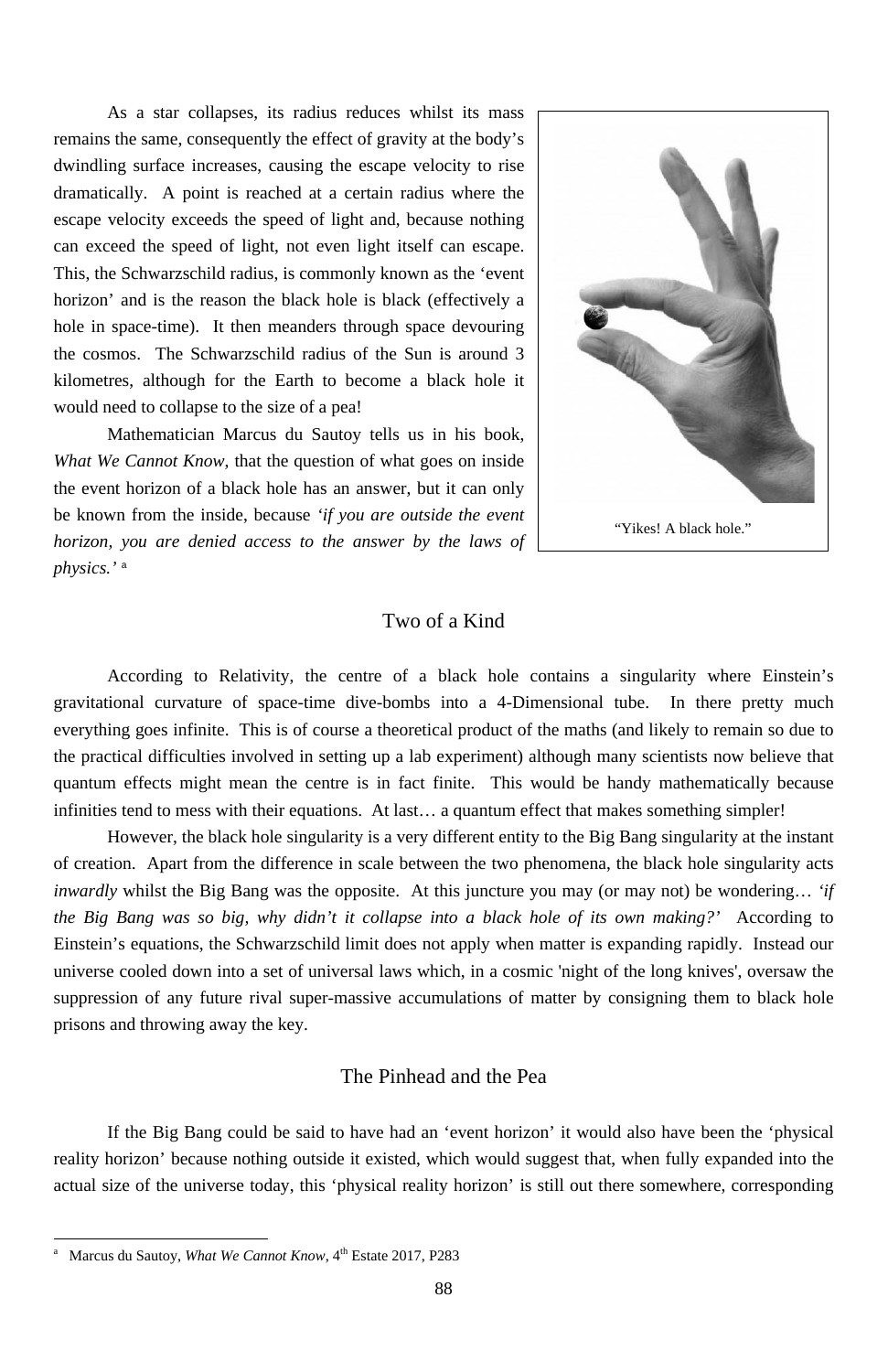89

to the edge of the universe as imagined by children. However, as we saw in Chapter 9, there exists no such 3-Dimensional edge. And if there is no such edge now, *there was no such edge then,* either.

So, although scientists talk about the universe in the first nanoseconds of the Big Bang being smaller than a pea – or even a pinhead – they cannot mean its physical diameter because, although it observes principles of sphericality, it is not a sphere but a hypersphere. Therefore, unless we can somehow imagine 4-Dimensional 'hyper-peas' and 'hyper-pins', the *pinhead and the pea* analogies are all visually inapplicable. Physicists are simply plying us with dimensionally lower analogies which we can visualise; however, this is rarely explained, and therefore to an extent confusing and unhelpful. The singularity 'pinhead' would have been an 'everywhere-pinhead' rather than a 'somewhere-pinhead', and if you could have been there, inside it, the universe would have looked just as 'everywhere' as it does now. Ludicrous as that sounds *it has to be true*.

## A Whole Lotta Nothing?

So, tempting as it is to think of it as 'our 3-Dimensional universe', the universe is a 4-Dimensional entity and we must be careful to remember this. Because of its relationship to time, the whole dimensional structure is intermeshed in ways that we cannot comprehend, far less unravel! Expressing this idea, Einstein called his 4D continuum *'objectively unresolvable'*.

Or have we..? Because the  $0^{th}$  Dimension is a *thing*, not a non-thing. The dimension itself may appear to be zero but *it is not nothing*. Perhaps in the same sense as the Zeroth Law of Thermodynamics, the  $0<sup>th</sup>$  Dimension is simply the dimension below the first. And although it possesses zero degrees of freedom, it isn't going anywhere anyway. True, the  $0<sup>th</sup>$  Dimension has zero dimensions as we understand length, width and height, but this is meaningless if we consider that length, width and height may not be what dimensions *are*, but merely three of the concepts we have at our disposal to logically represent them. Dimensionally then, zero is another one of our concepts.

Clearly it is beyond the scope of the human mind to conceive of a 0-Dimensional point. To all intents and purposes, zero means zero means zero. However, on the plus side, if we are mentally incapable of conceiving what it is that goes to make up the  $0<sup>th</sup>$  Dimension, but something does make it up, then it could be anything! Suffice to say it was *something*, because it stacked up to form the 1<sup>st</sup> Dimension, which in turn

In Chapter 3 on *Stacking* we saw how one dimension is built up from the last – as per *Sphere's 'infinite number of Circles'* – and as a logical consequence we were able to sum it up in the *Principle of Stacking*<sup>a</sup>. So, following the logic, the 1<sup>st</sup> Dimension must be composed of 'an indefinitely high number of cross-sections' of the  $0<sup>th</sup>$  Dimension. Ok, now we have a problem. In all our dealings with the reason and logic of Dimensionality we have not yet been required to multiply by zero! Well, now we have.

stacked up to form the 2<sup>nd</sup> and so on... which would imply that *the singularity is what everything is made of*. Science's enigma may be philosophy's darling. The point singularity, as the  $0<sup>th</sup>$  Dimension, may be *the* most fundamental entity in existence<sup>b</sup>, and although we are looking here at the nature of the singularity mainly from the point of view of dimensional logic, it may be helpful to understand that, as far back as the laws of physics can reach, the stacking principles involved are not in any way at odds with the scientific

-

a *The Principle of Stacking:* Each dimension is composed of an indefinitely high number of cross-sections (slices) of the dimension below, stacked together and fused into a single entity.

b Unless we ask what stacks to form it. There is also the possibility that the structure may be in some sense 'book-ended', which could introduce theological arguments.